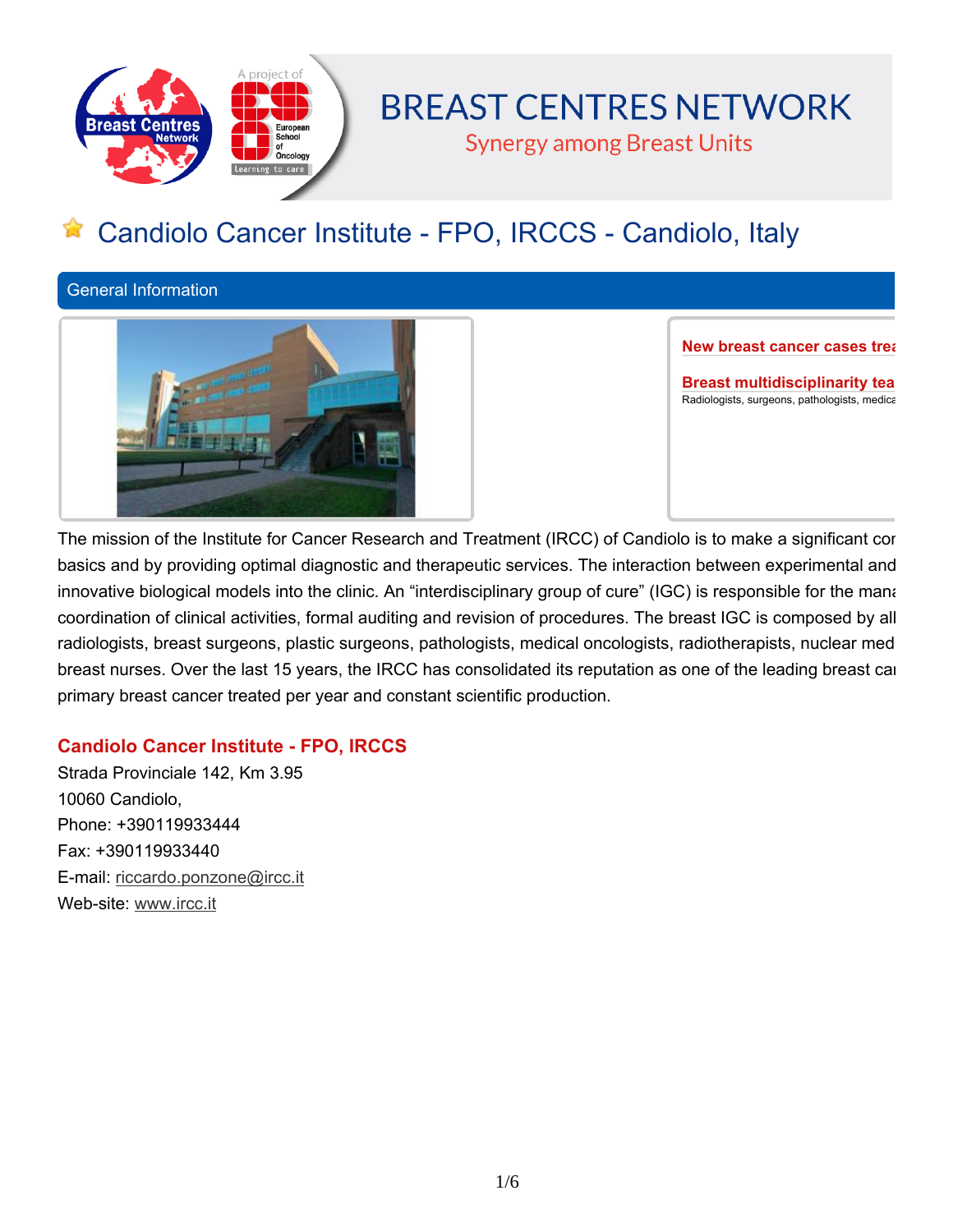Candiolo Cancer Institute - FPO, IRCCS

## **Available services**

| Radiology                      | Nuclear Medicine    |   |
|--------------------------------|---------------------|---|
| Breast Surgery                 | Rehabilitation      | V |
| Reconstructive/Plastic Surgery | Genetic Counselling | V |
| Pathology                      | Data Management     | V |
| Medical Oncology               | Psycho-oncology     |   |
| Radiotherapy                   | Breast Nurses       |   |

### **Radiology**

| Dedicated Radiologists<br>Mammograms per year   | 3<br>3500 | <b>Available imaging equipment</b>                    | A <sub>1</sub> |  |
|-------------------------------------------------|-----------|-------------------------------------------------------|----------------|--|
| Breast radiographers                            |           | Mammography                                           | V              |  |
| <b>Screening program</b>                        |           | Ultrasound                                            |                |  |
| Verification for non-palpable breast lesions on |           | Magnetic Resonance Imaging (MRI)                      |                |  |
| specimen                                        |           | Available work-up imaging equipment                   | V              |  |
| Axillary US/US-guided FNAB                      |           |                                                       |                |  |
| <b>Clinical Research</b>                        |           | Computer Tomography                                   |                |  |
|                                                 |           | Ultrasound                                            |                |  |
|                                                 |           | Magnetic Resonance Imaging (MRI)                      | V              |  |
|                                                 |           | PET/CT scan                                           |                |  |
|                                                 |           | Primary technique for localizing non-palpable lesions |                |  |
|                                                 |           | Hook-wire (or needle localization)                    |                |  |
|                                                 |           | Charcoal marking/tattooing                            |                |  |
|                                                 |           | ROLL: radio-guided occult lesion localization         |                |  |
|                                                 |           |                                                       |                |  |

## **Breast Surgery**

| New operated cases per year (benign and malignant) | 559 |
|----------------------------------------------------|-----|
| Dedicated Breast Surgeons                          | 3   |
| Surgeons with more than 50 surgeries per year      | 3   |
| Breast Surgery beds                                | 10  |
| Breast Nurse specialists                           | 1   |
| Outpatient surgery                                 |     |
| Intra-operative evaluation of sentinel node        |     |
| $\Box$ Reconstruction performed by Breast Surgeons |     |
| Clinical Research                                  |     |

#### **Primary technique for staging the axilla**

- **Axillary lymph node dissection**
- **Sentinel lymph node biopsy:**
- **Blue dye technique**
- **Radio-tracer technique**
- **Blue dye + Radio-tracer**
- **Axillary sampling**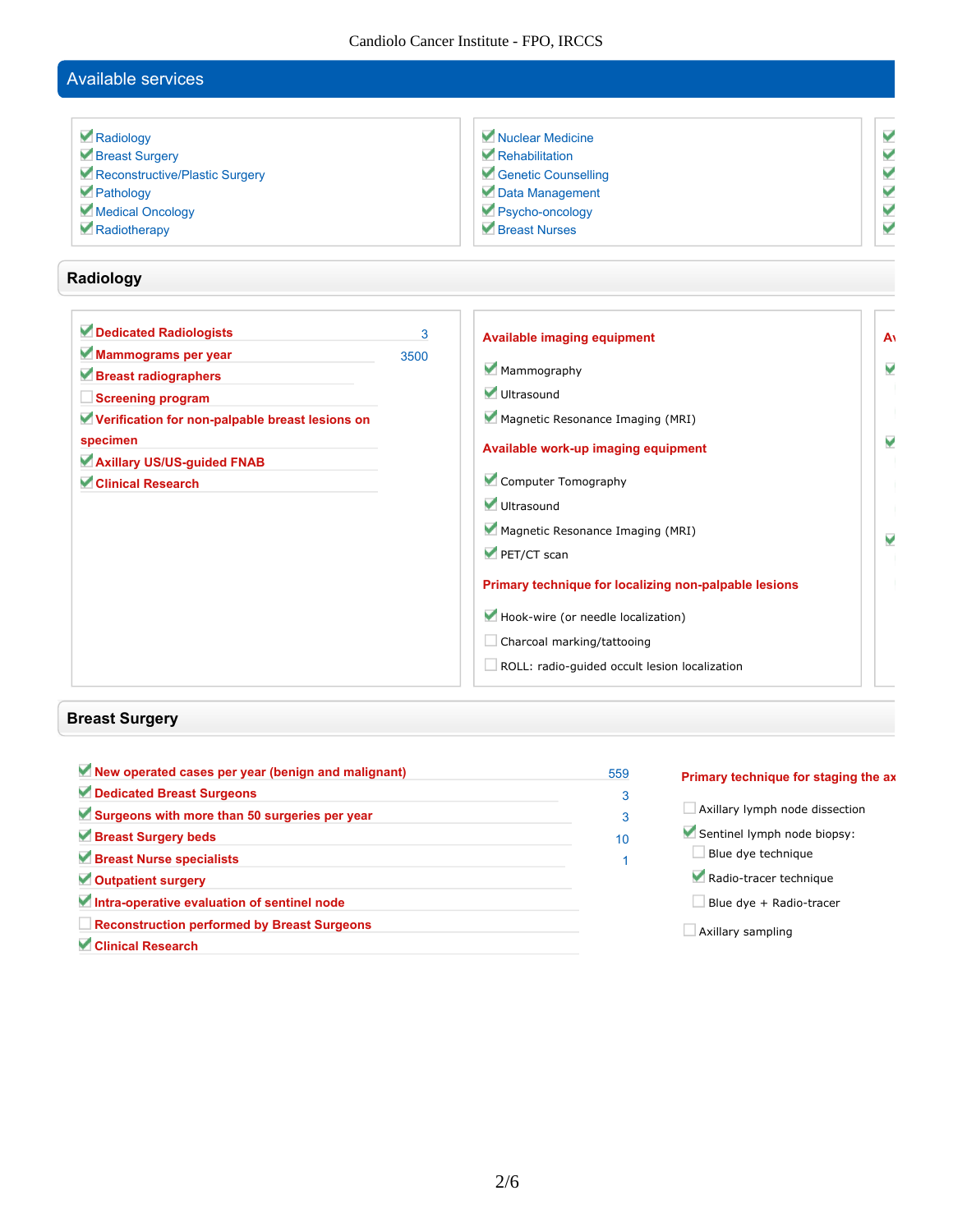# **Reconstructive/Plastic Surgery**

| Reconstructive/Plastic surgeons                | 3              | Type of breast reconstructive surger            |
|------------------------------------------------|----------------|-------------------------------------------------|
| Immediate Reconstruction available             |                | Remodelling after breast-conserving             |
|                                                |                | Reconstruction after mastectomy:                |
|                                                |                | Two-stage reconstruction (tissue ‹              |
|                                                |                | One-stage reconstruction                        |
|                                                |                | Autogenous tissue flap<br>Latissimus dorsi flap |
|                                                |                | Transverse rectus abdominis (TF                 |
|                                                |                | Free-flaps (free TRAM, DIEP, SII                |
|                                                |                | Surgery on the contralateral breast             |
|                                                |                | Lipofilling, Extended LD flap                   |
| Pathology                                      |                |                                                 |
| Dedicated Breast Pathologists                  | $\overline{2}$ | Other special studies available                 |
| <b>Available studies</b>                       |                |                                                 |
|                                                |                | Fluorescence in-situ Hybridization fo           |
| Cytology<br>Haematoxylin & eosin section (H&E) |                | Oncotype Dx (21-gene assay)                     |
| Surgical specimen                              |                | $\Box$ MammaPrint (70-gene microarray)          |
| Sentinel node                                  |                | Prediction Analysis of Microarray 50            |
| Core biopsy                                    |                | Parameters included in the final path           |
| Frozen section (FS)                            |                | Pathology stage (pT and pN)                     |
| Surgical specimen                              |                | Tumour size (invasive component ir              |
| Sentinel node                                  |                | Histologic type                                 |
| Immunohistochemistry stain (IHC)               |                | Tumor grade                                     |
| Estrogen receptors                             |                | ER/PR receptor status                           |
| Progesterone receptors                         |                | HER-2/neu receptor status                       |
| $HER-2$                                        |                | Peritumoural/Lymphovascular invas               |
|                                                |                | Margin status                                   |
| $Ki-67$                                        |                |                                                 |

## **Medical Oncology**

| Dedicated Breast Medical Oncologists |  |
|--------------------------------------|--|
| Outpatient systemic therapy          |  |
| Clinical Research                    |  |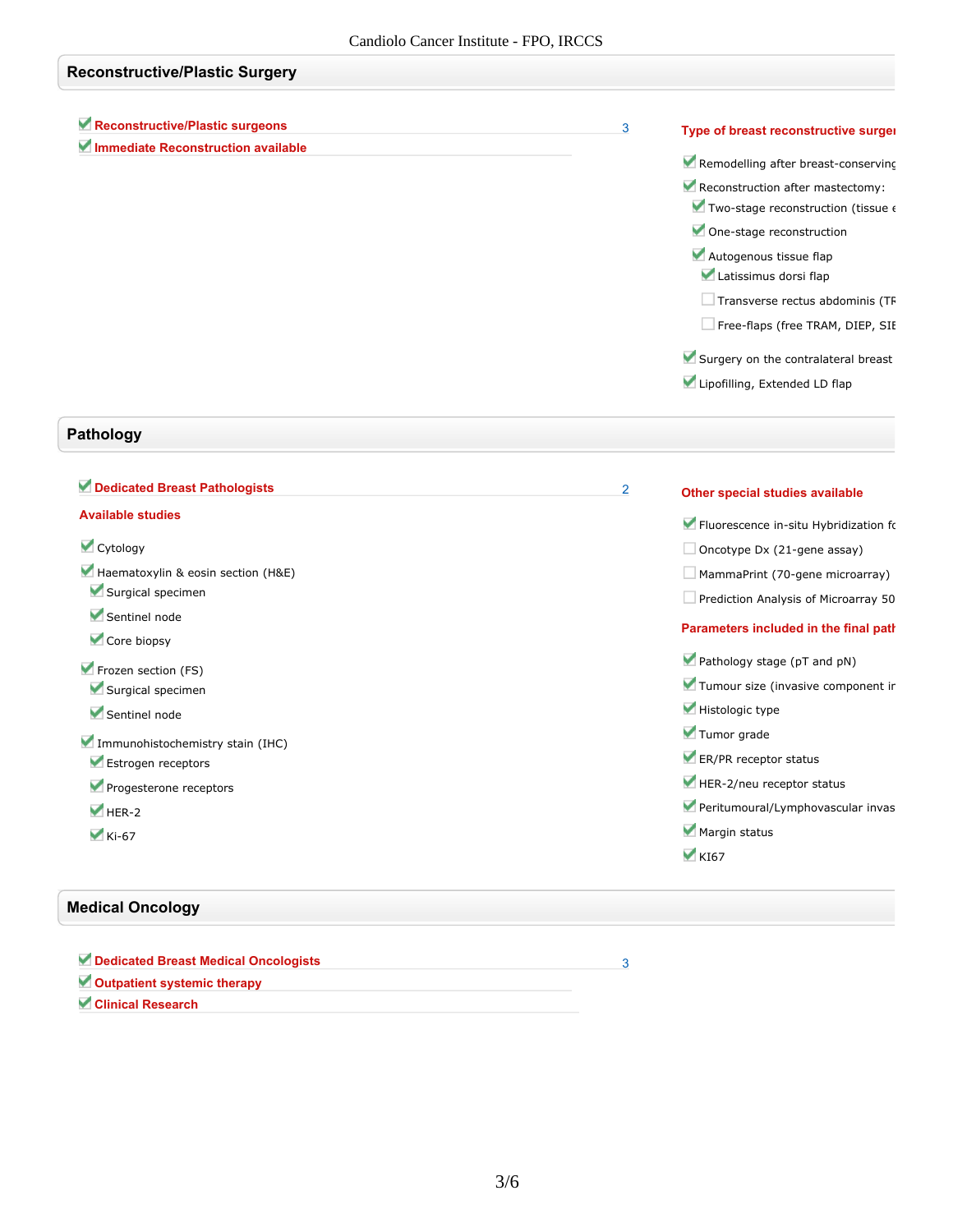## **Radiotherapy**

**Dedicated Radiation Oncologists**

**Clinical Research**

#### **Available** *techniques* after *breast-co*

**Whole-Breast RT (WBRT)**

- **Partial breast irradiation (PBI):**
- **External beam PBI**
- **Interstitial brachytherapy**
- $\Box$  **Targeted** brachytherapy (Mammo!
- **Intra-operative RT (IORT)**

### **Multidisciplinary Meeting (MDM) / Tumour Board (TB)**

#### **Regular MDM/TB for case management discussion**

- **Twice a week**
- **Weekly**

**Every two weeks**

**Other Schedule**

#### **Cases discussed at MDM/TB**

- **Preoperative cases**
- **Postoperative cases**

#### **Further Services and Facilities**

#### **Nuclear Medicine**

- **Lymphoscintigraphy**
- **Bone scan**
- **Positron Emission Tomography (PET)**
- **PET/CT scan**

#### **Rehabilitation**

- **Prosthesis service**
- **Physiotherapy**
- **Lymph-oedema treatment**

#### **Specialties/services participating in**



- **Breast Nurse Service**
- **Psycho-oncology**

#### **Genetic Counselling**

- **V** Specialist Providing Genetic Counsell **Dedicated Clinical Geneticist**
- **Medical Oncologist**
- **Breast Surgeon**
- **General Surgeon**
- **Gynaecologist**
- **Genetic Testing available**
- **V** Surveillance program for high-risk **v**

#### **Data Management**

- **Database** used for clinical information
- **Data manager available**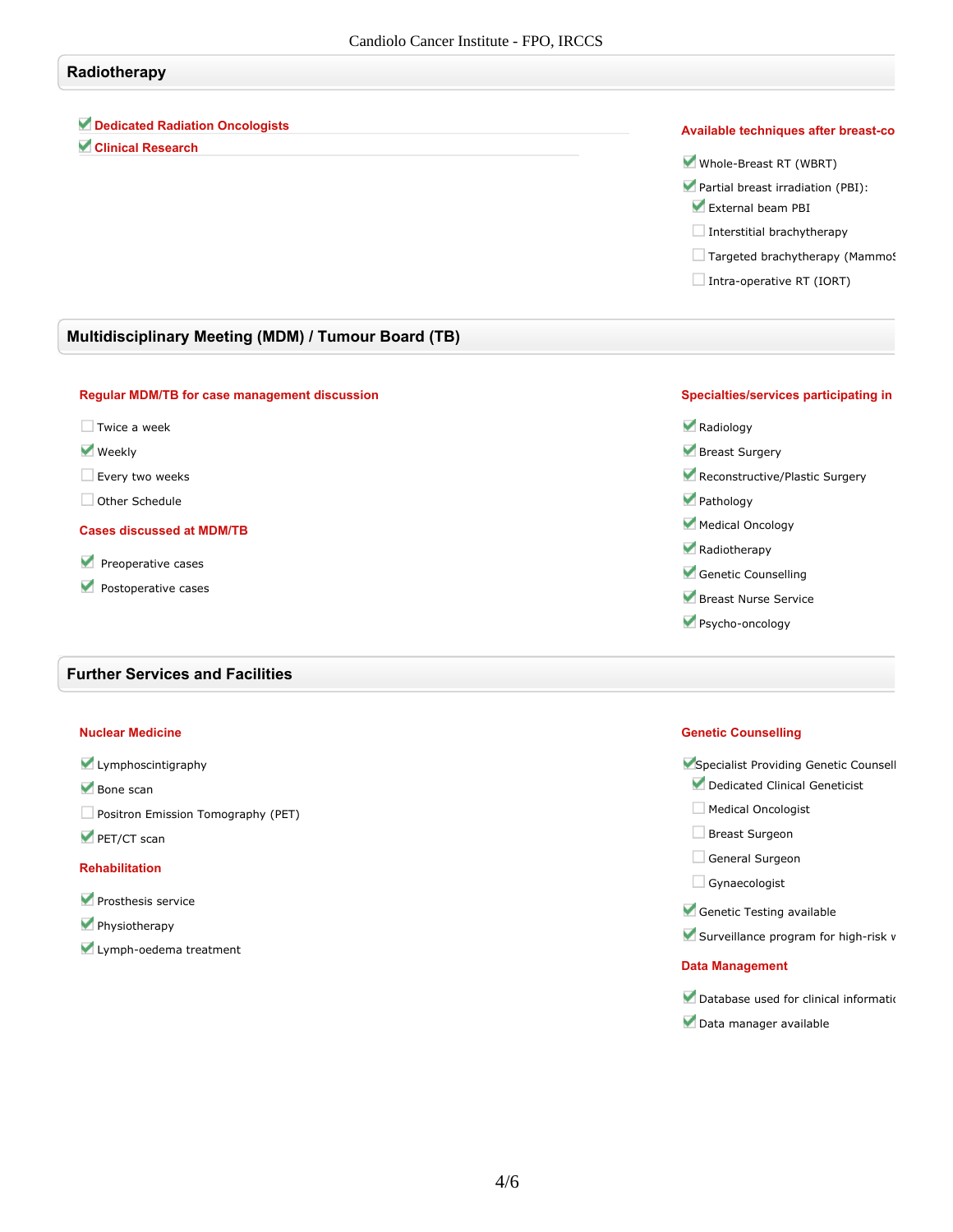| Contact details               |                                                 |                          |
|-------------------------------|-------------------------------------------------|--------------------------|
| Radiology                     |                                                 |                          |
| Laura Martincich, MD          | Head of Breast Imaging                          | laura.martincich@ircc.it |
| <b>Breast Surgery</b>         |                                                 |                          |
| Riccardo Ponzone, MD, PhD     | Head of Gynecological Oncology Dpt.             | riccardo.ponzone@ircc.   |
| <b>Reconstructive Surgery</b> |                                                 |                          |
| Alessandro Rivolin, MD        | Head of Plastic and Reconstructive Surgery Dpt. | info@alessandrorivolin.  |
| Pathology                     |                                                 |                          |
| Anna Sapino, MD               | Head of Pathology Dpt.                          | anna.sapino@ircc.it      |
| <b>Medical Oncology</b>       |                                                 |                          |
| Filippo Montemurro, MD        | Head of Breast Medical Oncology Dpt.            | filippo.montemurro@irco  |
| Radiotherapy                  |                                                 |                          |
| Marco Gatti, MD               | Head of Breast Radiotherapy Dpt.                | marco.gatti@ircc.it      |